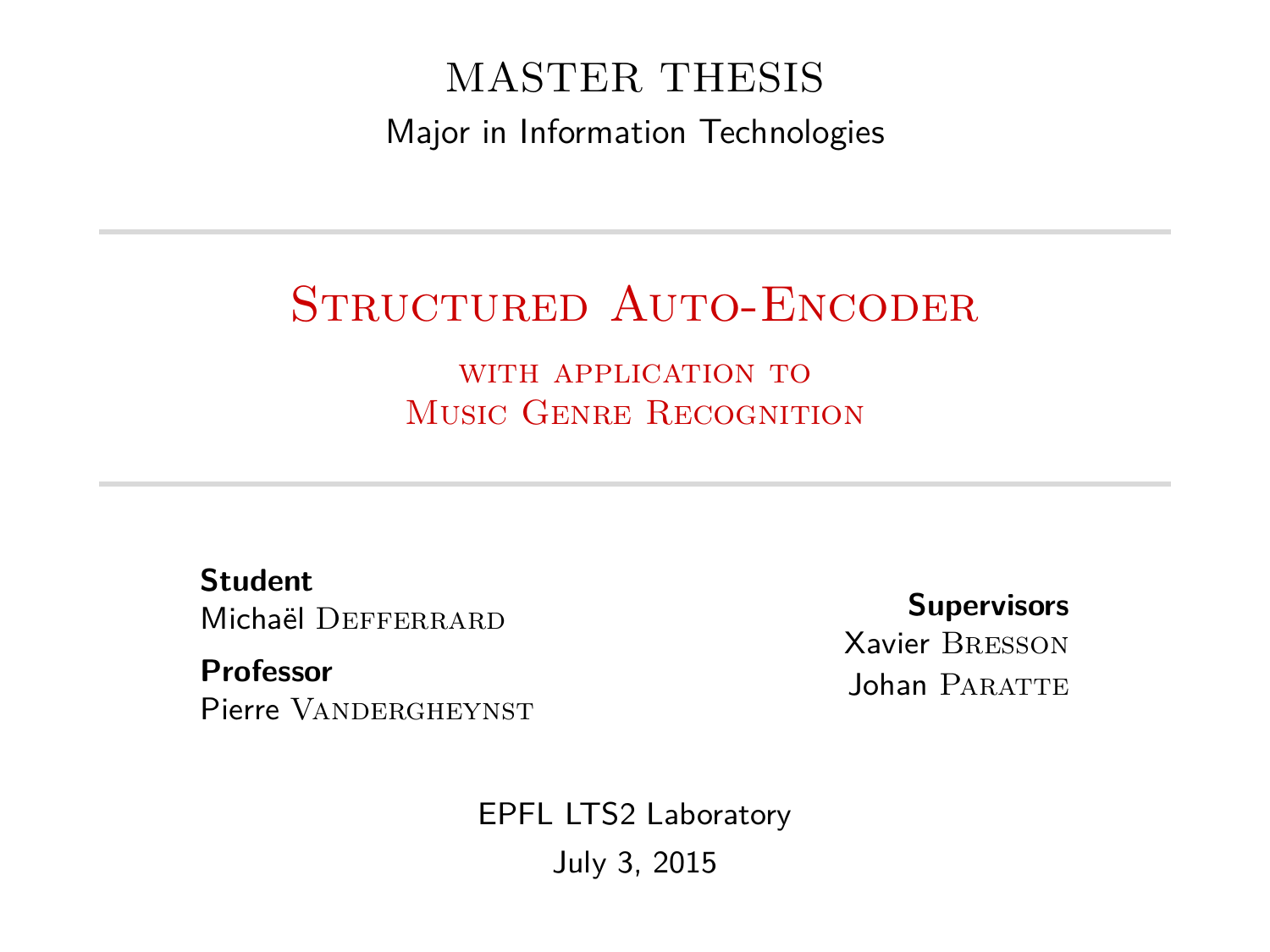#### Introduction

- $\triangleright$  Objective: unsupervised representation learning toward the goal of automatic features extraction.
- $\triangleright$  Model: we introduce the *structured auto-encoder*, an hybrid auto-encoder variant, which preserves the structure of the data while transforming it in a sparse representation.
- $\triangleright$  Ideas: borrowed from sparse coding and manifold learning.
- <span id="page-1-0"></span> $\triangleright$  Application: the proposed model shall be evaluated through a classification task. We propose an application in Music Information Retrieval (MIR).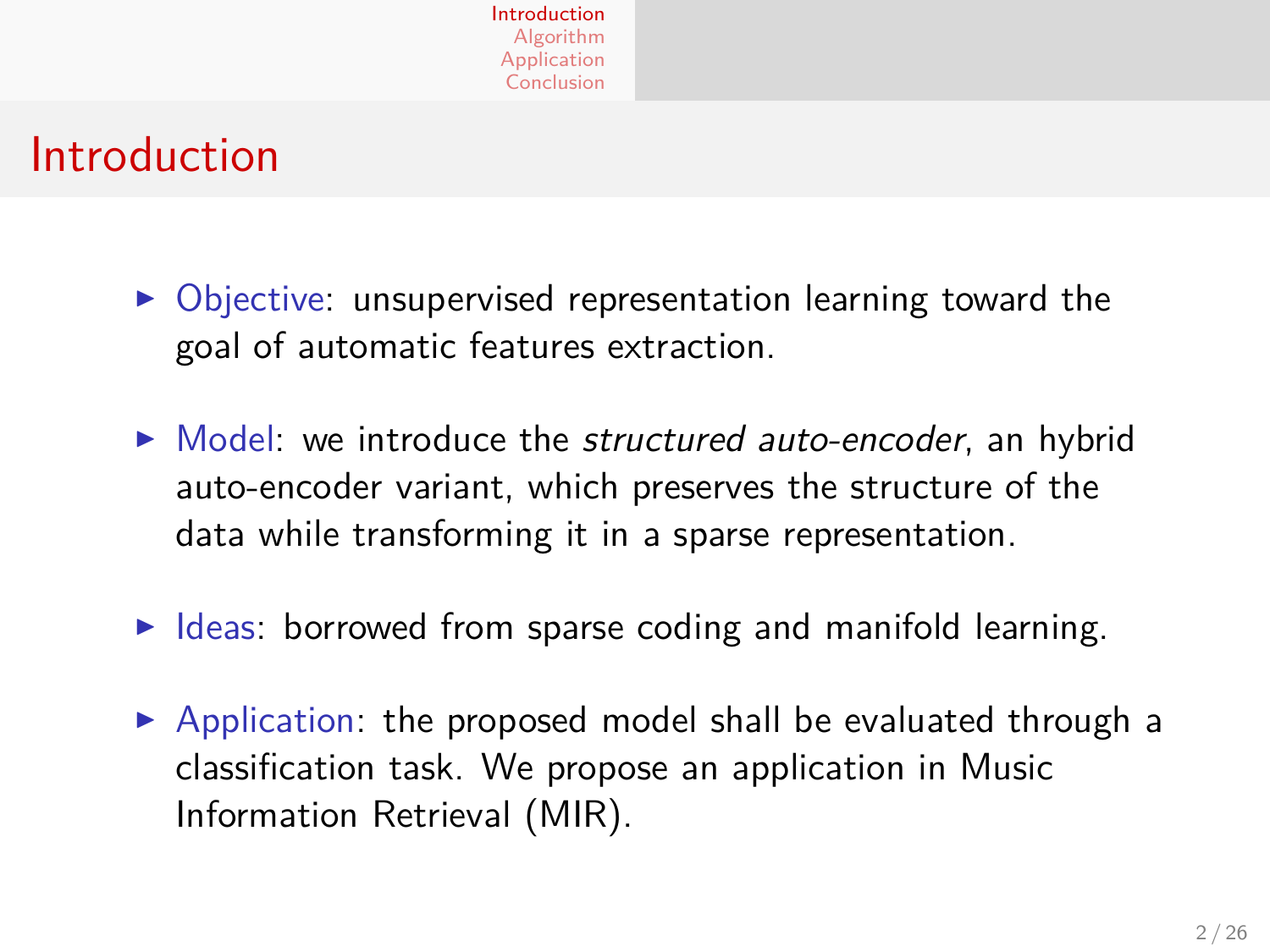

#### **Overview**

[Introduction](#page-1-0)

[Algorithm](#page-3-0) [Background](#page-3-0) [Model](#page-4-0) [Related works](#page-13-0) [Optimization](#page-14-0)

[Application](#page-17-0) [Music genre recognition](#page-17-0) [System](#page-18-0) [Implementation](#page-19-0) **[Results](#page-20-0)** 

[Conclusion](#page-24-0)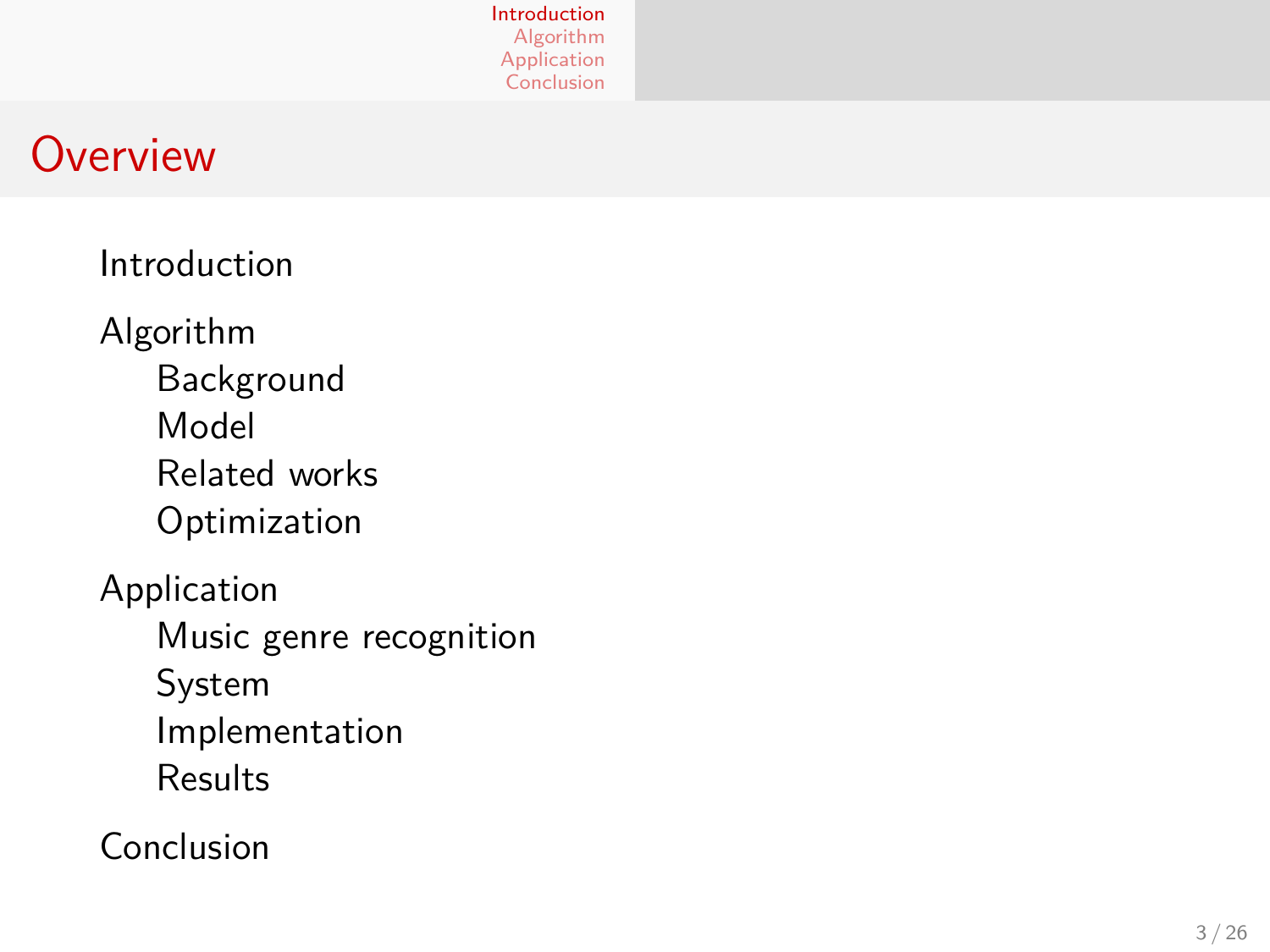#### Auto-encoders

A kind of feed-forward neural network

<span id="page-3-0"></span>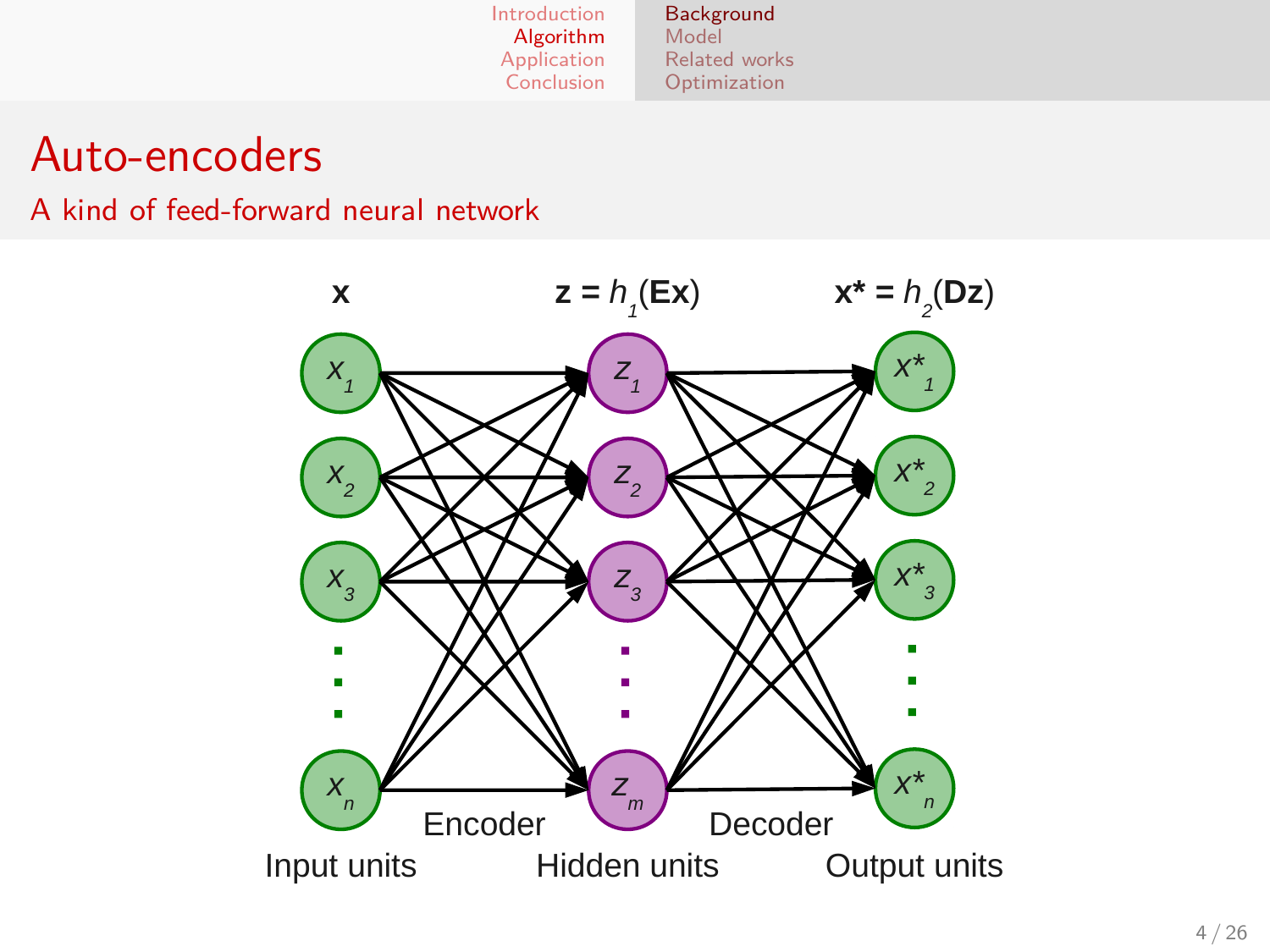## **Assumptions**

- 1. Sparse representation: we make the hypothesis that a set of sample signals drawn from the same distribution can be sparsely represented in some frame.
- 2. Manifold assumption, i.e. structured data: we assume that the data is drawn from sampling a probability distribution that has support on or near to a submanifold embedded in the ambient space.
- <span id="page-4-0"></span>3. Encoder: we further make the assumption that a simple encoder can be learned to avoid the need of an optimization process that extracts the features during testing, i.e. when the model is trained.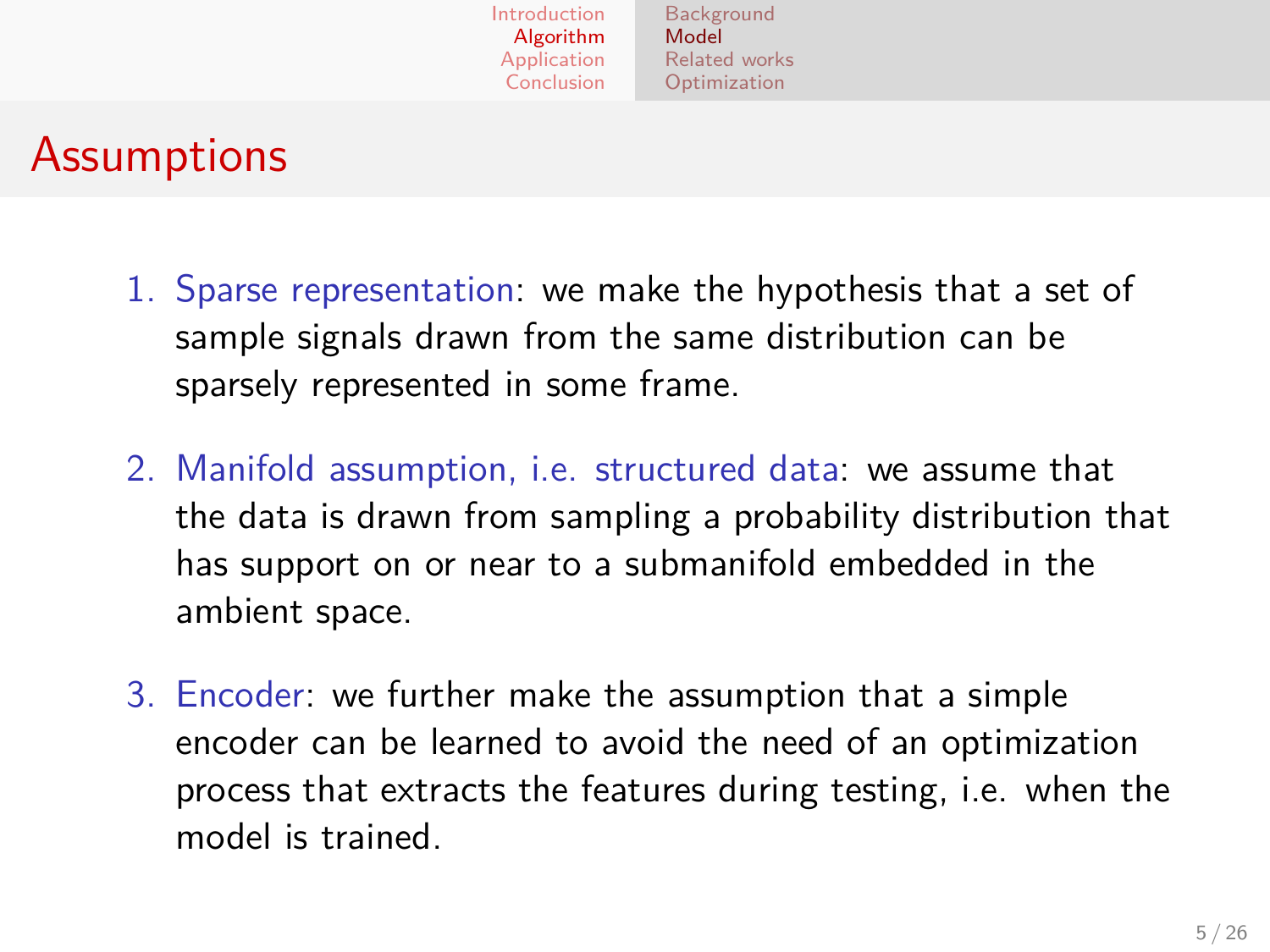| Introduction | Background    |  |  |
|--------------|---------------|--|--|
| Algorithm    | Model         |  |  |
| Application  | Related works |  |  |
| Conclusion   | Optimization  |  |  |

#### **Definitions**

► A set  $\mathbf{X} = {\mathbf{x}_i}_{i=1}^N \in \mathbb{R}^{n \times N}$  of N signals of dimensionality *n*.

- ▶ The set  $\textbf{Z} = \{\textbf{z}_i\}_{i=1}^N \in \mathbb{R}^{m \times N}$  of their associated representations of dimensionality m.
- A dictionary (frame)  $\mathbf{D} \in \mathbb{R}^{n \times m}$  of learning capacity m.
- ► A trainable direct encoder  $\mathbf{E} \in \mathbb{R}^{m \times n}$ .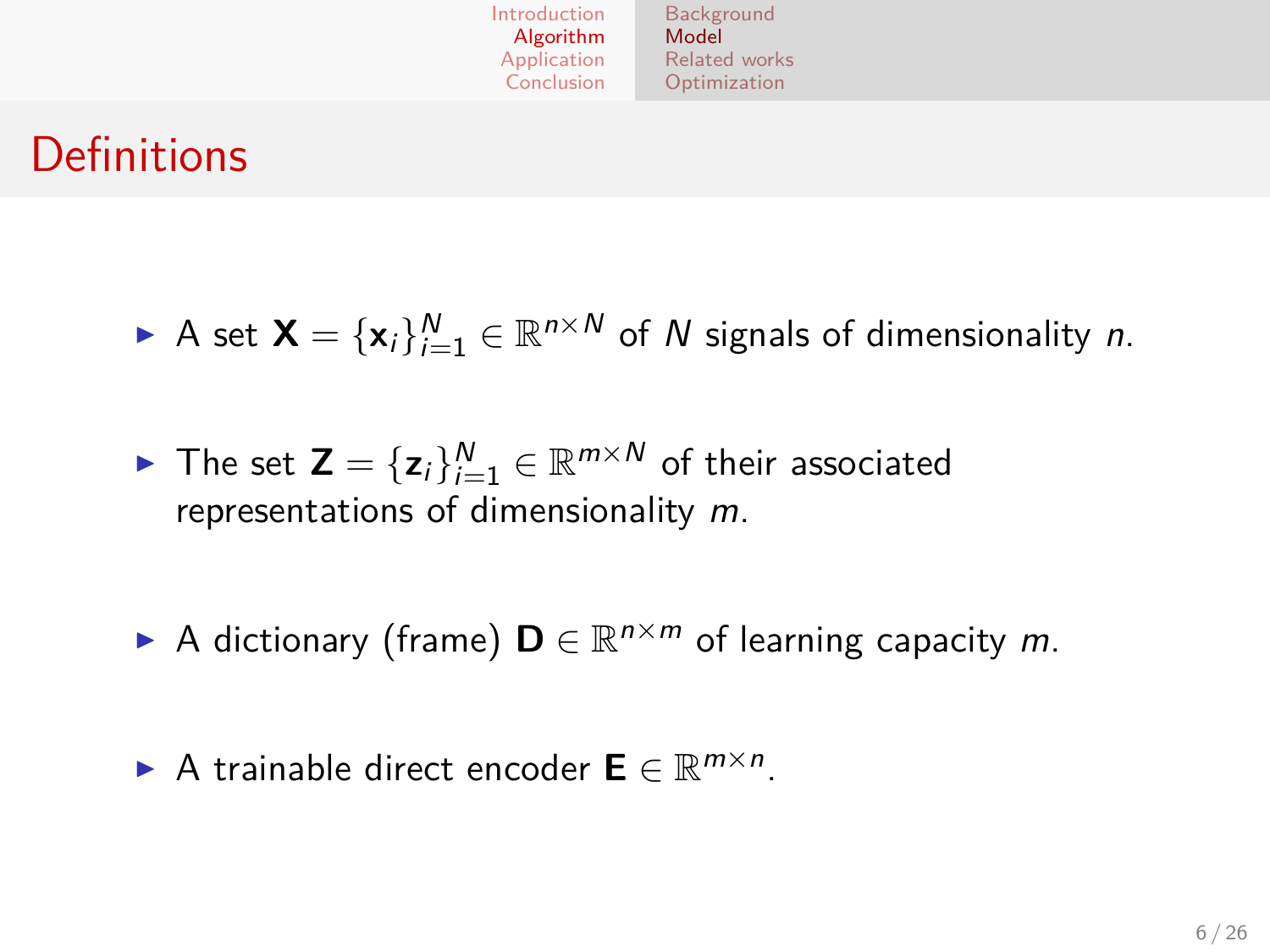

## Linear regression

Find a representation

A signal  $\mathbf{x} \in \mathcal{X} = \mathsf{span}\,\mathbf{X} \subset \mathbb{R}^n$ , where  $\mathcal{X}$  is the subspace spanned by the input data, is represented by  $\mathbf{z} \in \mathbb{R}^m$  with a reconstruction error  $\epsilon \in \mathbb{R}^n$ .

Model:

$$
\mathbf{x} = \mathbf{D} \mathbf{z} + \epsilon.
$$

Ordinary least squares:

$$
\mathbf{z}^* = \underset{\mathbf{z}}{\text{arg min}} \, \|\mathbf{x} - \mathbf{D}\mathbf{z}\|_2^2 = (\mathbf{D}^T \mathbf{D})^{-1} \mathbf{D}^T \mathbf{x}.
$$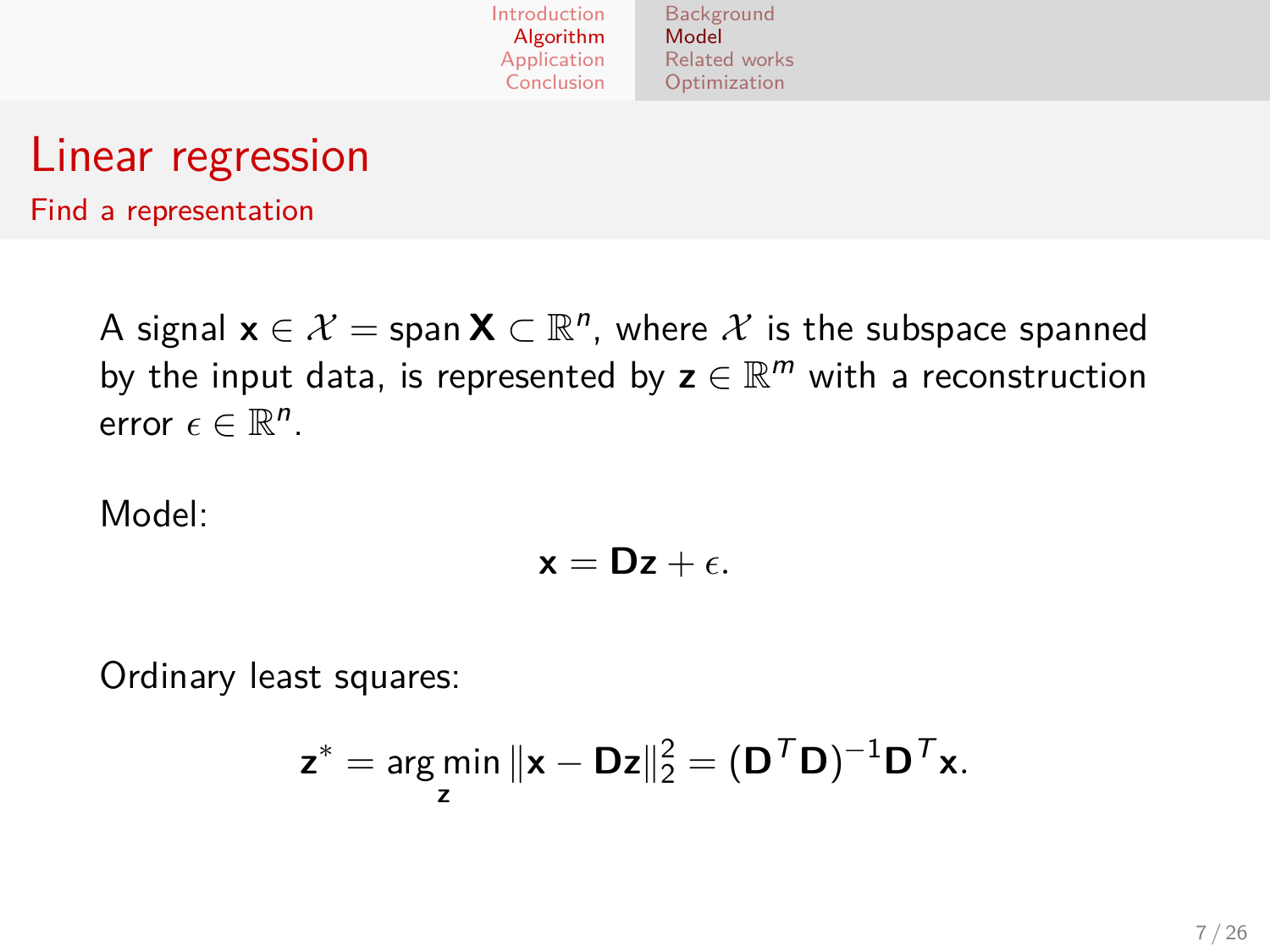

## Sparse coding

Regularize the ill-posed linear regression model

Motivations:

- $\triangleright$  Succinct representation of the signal, explanatory.
- Easier linear separability due to higher dimensionality  $(m > n)$ .

Sparse coding:

$$
\mathbf{z}^* = \arg\min_{\mathbf{z}} \frac{\lambda_d}{2} \|\mathbf{x} - \mathbf{D}\mathbf{z}\|_2^2 + \lambda_z \|\mathbf{z}\|_0.
$$

Basis Pursuit approximation:

$$
\mathbf{z}^* = \arg\min_{\mathbf{z}} \frac{\lambda_d}{2} \|\mathbf{x} - \mathbf{D}\mathbf{z}\|_2^2 + \lambda_z \|\mathbf{z}\|_1.
$$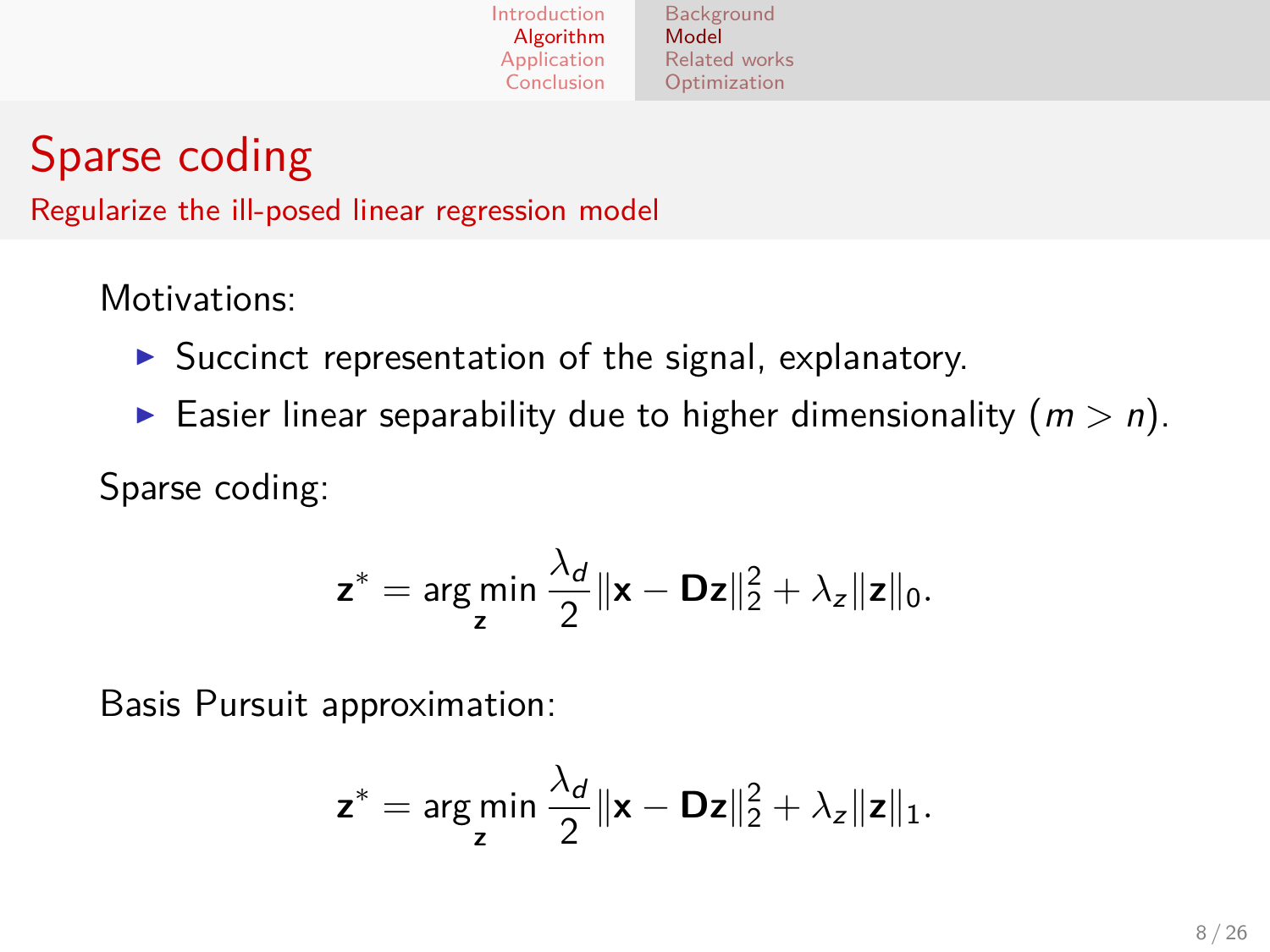[Background](#page-3-0) [Model](#page-4-0) [Related works](#page-13-0) [Optimization](#page-14-0)

## Dictionary learning

Learn adaptive features

Motivations:

- $\blacktriangleright$  Hand-crafted features are hard to design.
- $\triangleright$  Adaptive dictionary leads to more compact representation and discovery of previously unknown discriminative features.
- $\triangleright$  A strategy employed in the cortex for visual and auditory processing.

minimize  
\n
$$
\frac{\lambda_d}{2} \|\mathbf{X} - \mathbf{D}\mathbf{Z}\|_F^2 + \lambda_z \|\mathbf{Z}\|_1
$$
\n
$$
\text{s.t. } \|\mathbf{d}_i\|_2 \le 1, \ i = 1, \dots, m.
$$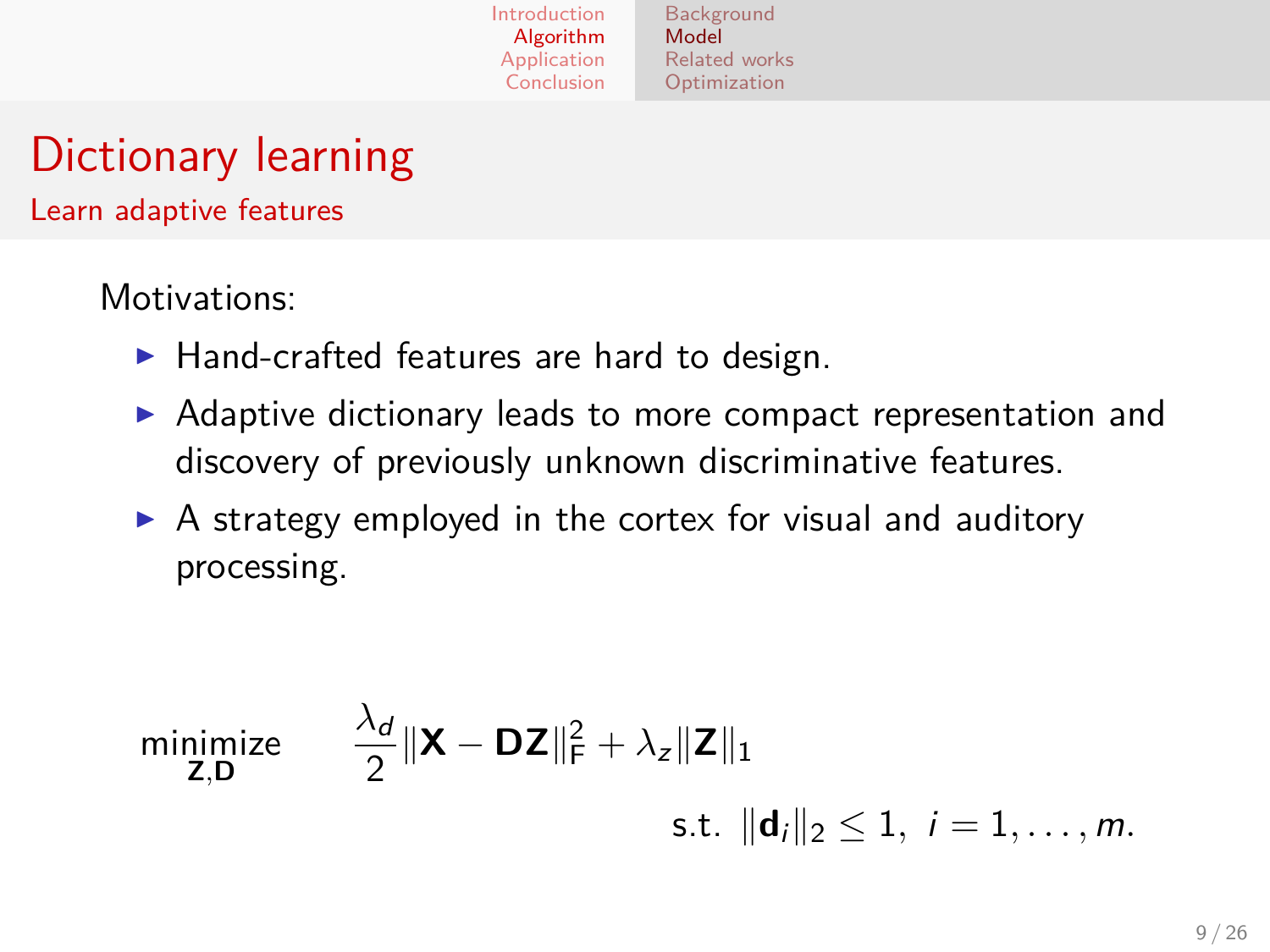## Manifold learning

Structured representation

Motivation: exploit the geometrical structure of the data space.

Similarity graph:

$$
w_{ij} = \exp\left(-\frac{\|\mathbf{x}_i - \mathbf{x}_j\|_2^2}{2\sigma^2}\right) \in [0, 1] \quad \text{and} \quad a_{ii} = \sum_{j=1}^N w_{ij}.
$$

Combinatorial graph Laplacian:

$$
\mathsf{L}=\mathsf{A}-\mathsf{W}, \quad \text{ with } \quad \mathsf{W}=(w_{ij})\in\mathbb{R}^{N\times N} \quad \text{ and } \quad \mathsf{A}=(a_{ij}).
$$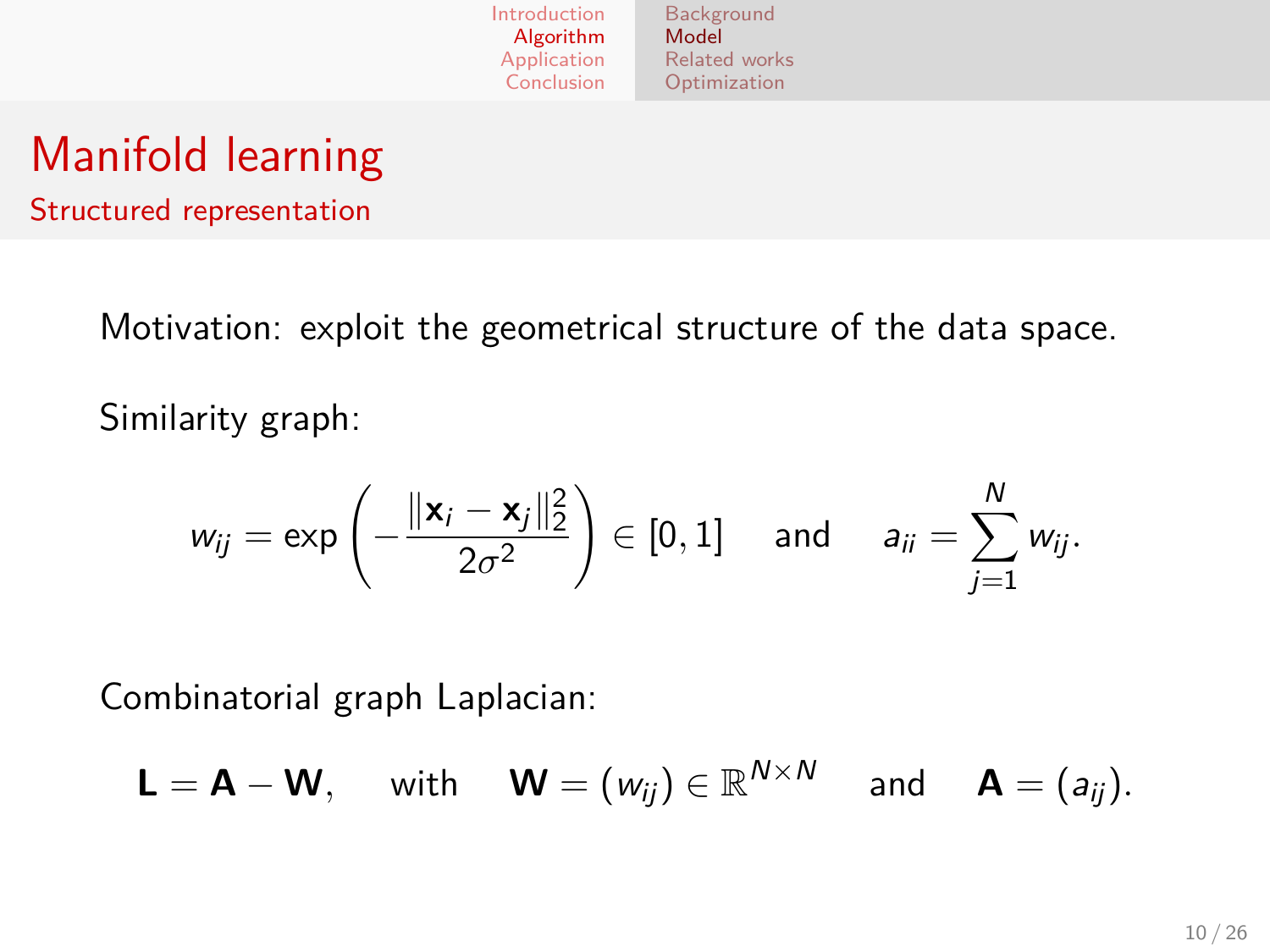## Manifold learning

Structured representation

The Laplacian as a difference operator on the graph signal  $\mathbf{y} \in \mathbb{R}^N$ :

$$
(\mathsf{Ly})_i = \sum_{j=1}^N w_{ij}(y_i - y_j).
$$

Promote smoothness on the data manifold by minimizing the Dirichlet energy:

$$
\mathrm{tr}(\mathbf{Z} \mathbf{L} \mathbf{Z}^{\mathsf{T}}) = \sum_{i=1}^N \sum_{j=1}^N w_{ij} ||\mathbf{z}_i - \mathbf{z}_j||_2^2 \geq 0.
$$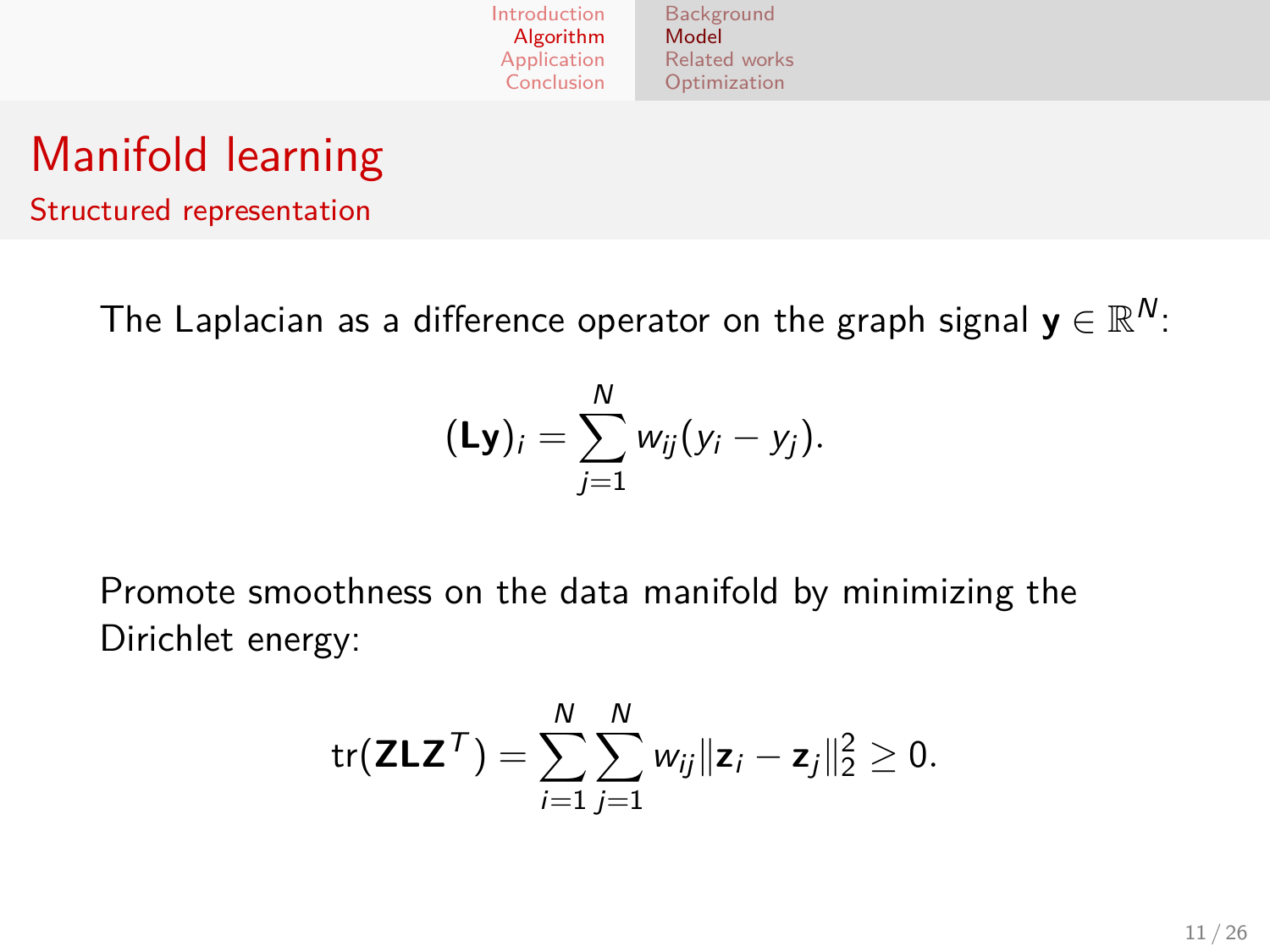#### Auto-encoder

Train an explicit encoder

Objective function as an energy formulation:

$$
\underbrace{\frac{\lambda_d}{2} \|\mathbf{X} - \mathbf{D}\mathbf{Z}\|_F^2}_{f_d(\mathbf{Z}, \mathbf{D})} + \underbrace{\frac{\lambda_z \|\mathbf{Z}\|_1}{2} + \frac{\lambda_{g}}{2} \operatorname{tr}(\mathbf{Z} \mathbf{L} \mathbf{Z}^T)}_{f_g(\mathbf{Z})} + \underbrace{\frac{\lambda_e}{2} \|\mathbf{Z} - \mathbf{E}\mathbf{X}\|_F^2}_{f_e(\mathbf{Z}, \mathbf{E})}.
$$

#### Auto-encoder model.

Given a training set **X**, fix the hyper-parameters  $\lambda_d$ ,  $\lambda_z$ ,  $\lambda_g$ ,  $\lambda_e \geq 0$ , construct the graph Laplacian **L** and

minimize 
$$
f_d(\mathbf{Z}, \mathbf{D}) + f_z(\mathbf{Z}) + f_g(\mathbf{Z}) + f_e(\mathbf{Z}, \mathbf{E})
$$
  
\nz, D, E  
\ns.t.  $||\mathbf{d}_i||_2 \le 1$ ,  $||\mathbf{e}_k||_2 \le 1$ ,  $i = 1, ..., m$ ,  $k = 1, ..., n$ 

to learn the model parameters **D** and **E**.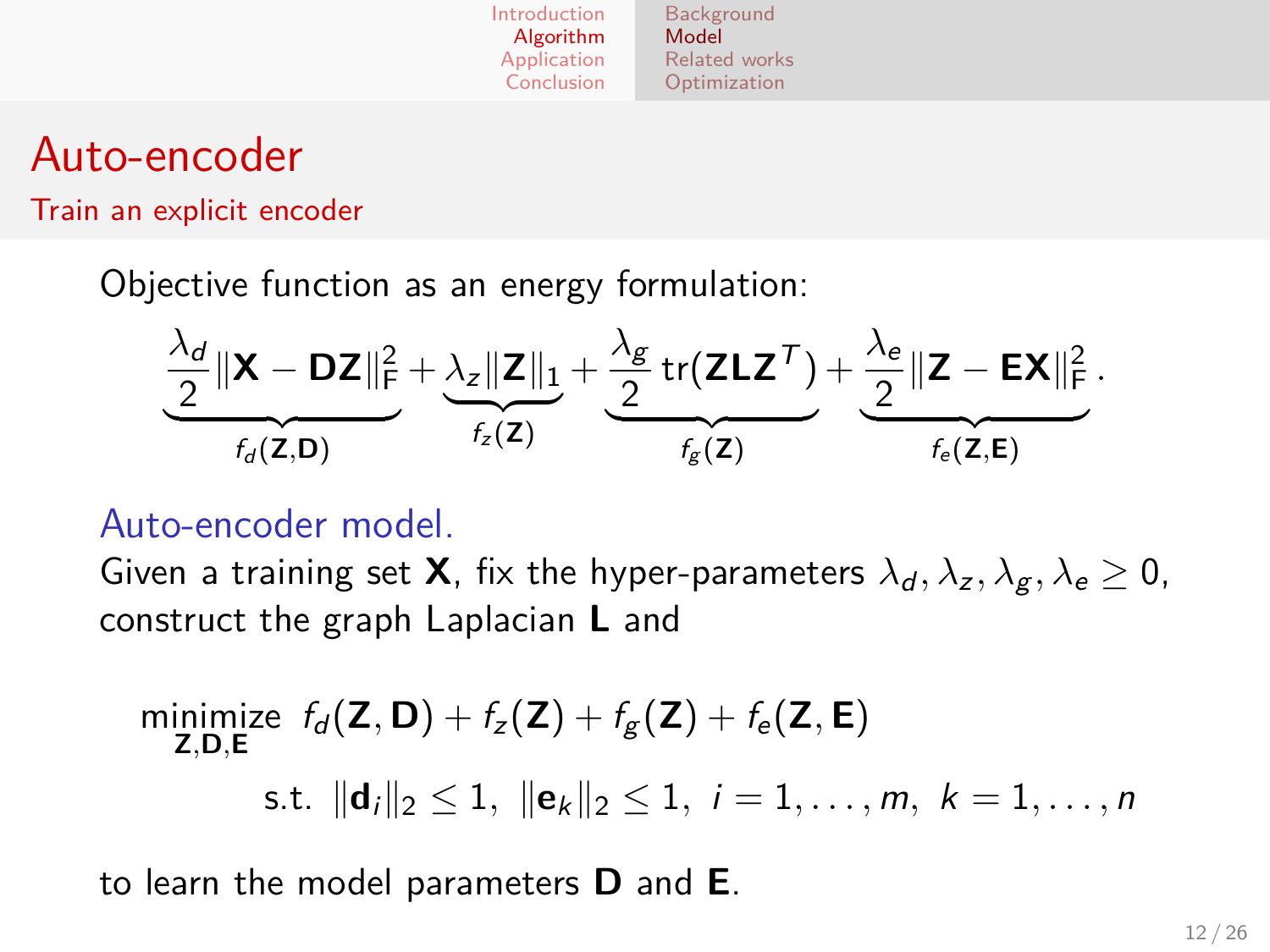#### Approximation schemes

Encoder: find the representation **z** of an unseen sample **x**. **z** <sup>∗</sup> = arg min **z**  $\frac{\lambda_d}{2} \|\mathbf{x} - \mathbf{D} \mathbf{z}\|_2^2 + \lambda_z \|\mathbf{z}\|_1 + \frac{\lambda_s}{2}$  $\frac{\lambda_g}{2}\langle \mathsf{z},\mathsf{L} \mathsf{z}\rangle + \frac{\lambda_e}{2}\|\mathsf{z}-\mathsf{E}\mathsf{x}\|_2^2$ Direct: ˜**z** = arg min **z**  $\frac{\lambda_e}{2} \|\mathbf{z} - \mathbf{E} \mathbf{x}\|_2^2 + \lambda_{\bm{z}} \|\mathbf{z}\|_1 = h_{\lambda_{\bm{z}}/\lambda_{\bm{e}}}(\mathbf{E} \mathbf{x}) \approx \mathbf{z}^*$ where  $h_{\lambda}$  is a shrinkage function.

Decoder: find the reciprocal sample **x** of a representation **z**.  $\mathbf{x}^* = \argmin_{\mathbf{y}} \frac{\lambda_d}{2} \|\mathbf{x} - \mathbf{D} \mathbf{z}\|_2^2 + \frac{\lambda_e}{2} \|\mathbf{z} - \mathbf{E} \mathbf{x}\|_2^2$ **x** Direct:  $\tilde{\mathbf{x}} = \argmin_{\mathbf{x}}$  $\frac{\lambda_d}{2} \|\mathbf{x} - \mathbf{D} \mathbf{z}\|_2^2 = \mathbf{D} \mathbf{z} \approx \mathbf{x}^*.$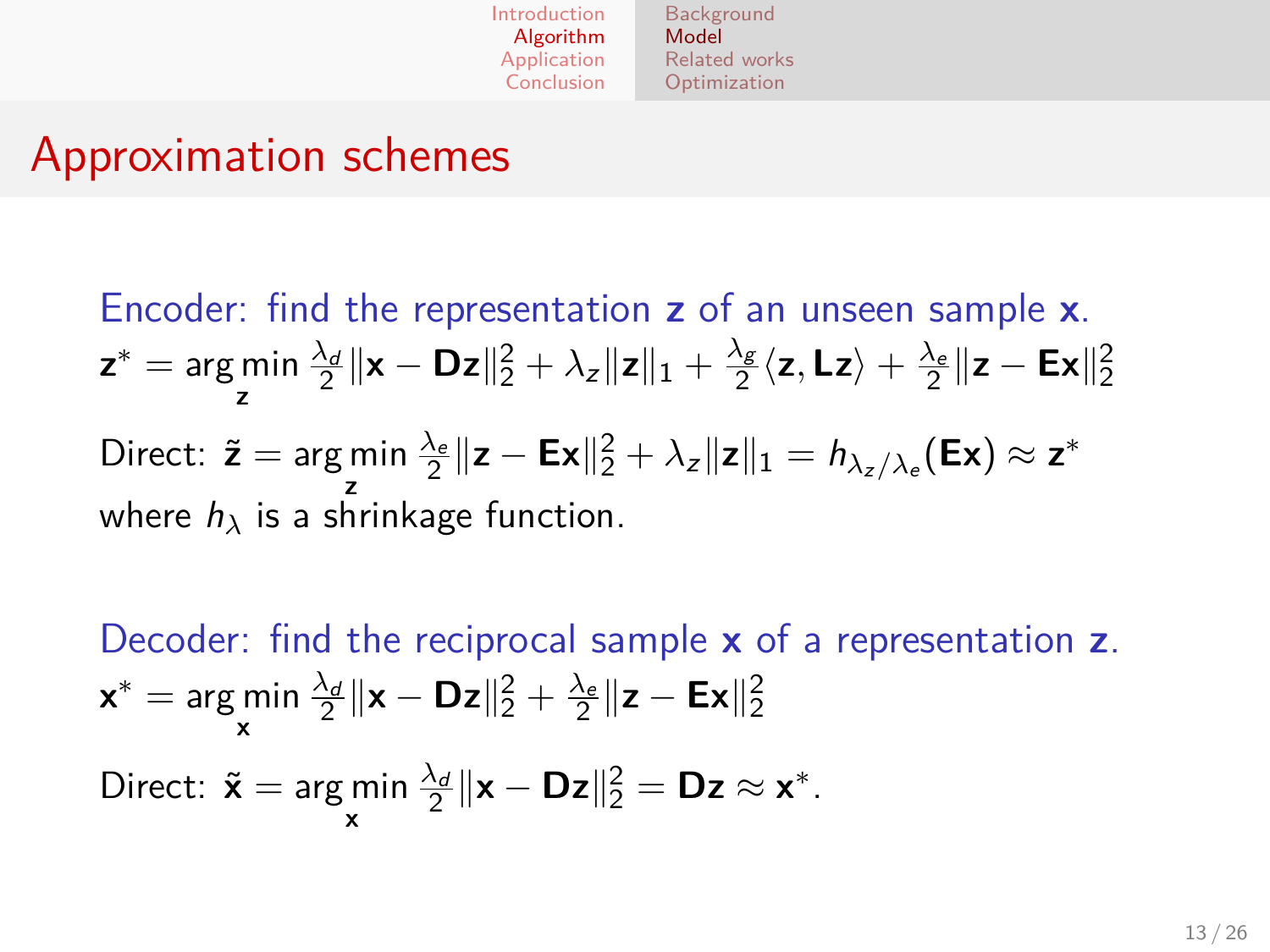

#### Related works

Standard auto-encoders: learn **D** and **E** with an  $\ell_2$  fidelity term (and non-linear activation functions), without any explicit regularization on **Z**.

Sparse auto-encoders: learn **D** with an  $\ell_2$  fidelity term and an  $\ell_1$ regularization on **Z**.

Predictive sparse decomposition: add an explicit encoder  $E(\ell_2)$ fidelity, non-linear activation) to sparse coding.

<span id="page-13-0"></span>Denoising auto-encoders: same model as the standard ones, but trained with stochastically corrupted data.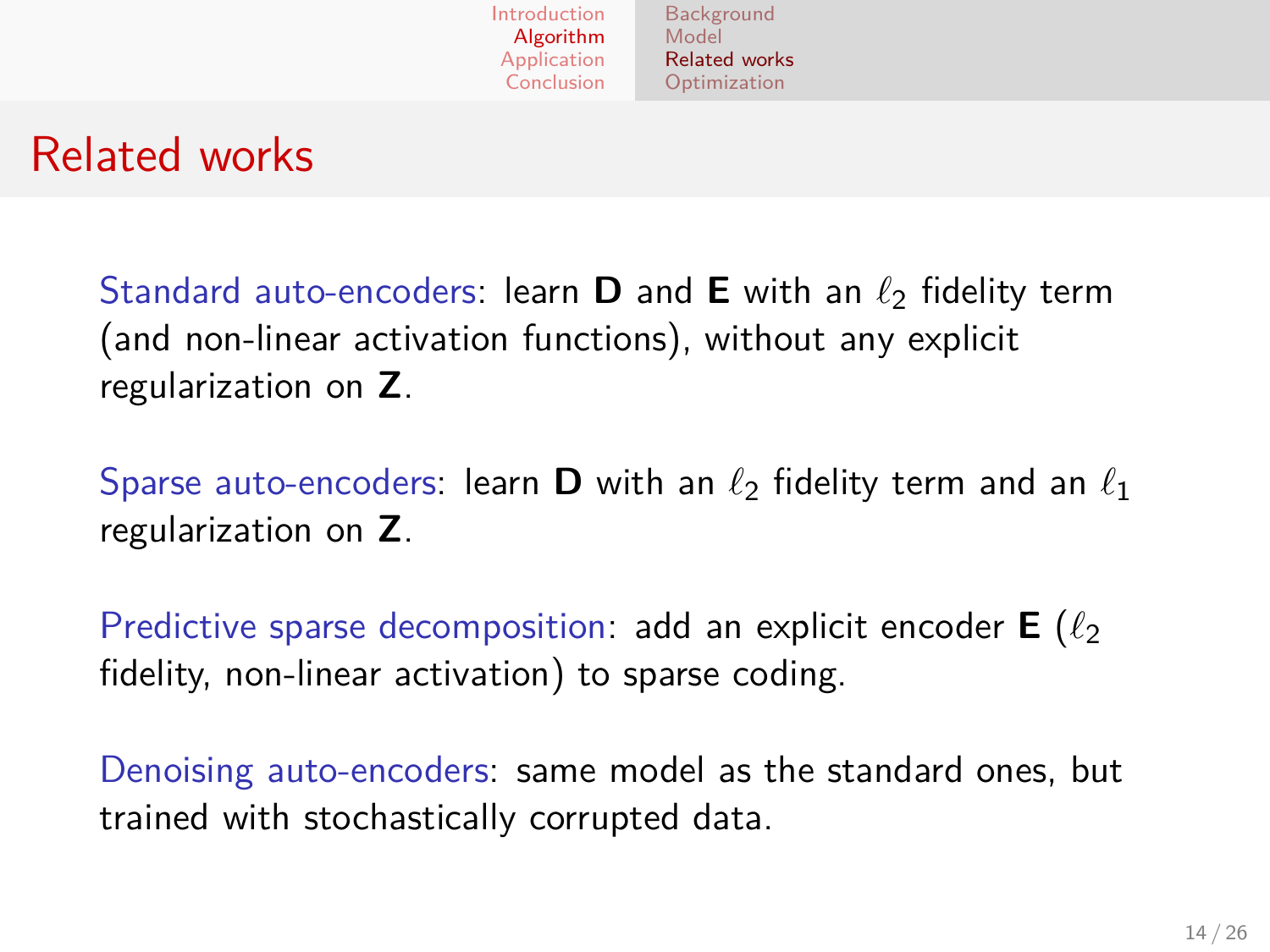#### Convex sub-problems

Three inter-dependent but convex sub-problems:

minimize 
$$
f_d(\mathbf{Z}, \mathbf{D}) + f_z(\mathbf{Z}) + f_g(\mathbf{Z}) + f_e(\mathbf{Z}, \mathbf{E}),
$$
  
\nminimize  $f_d(\mathbf{Z}, \mathbf{D})$  s.t.  $||\mathbf{d}_i||_2 \le 1$ ,  $i = 1, ..., m$ ,  
\nminimize  $f_e(\mathbf{Z}, \mathbf{E})$  s.t.  $||\mathbf{e}_k||_2 \le 1$ ,  $k = 1, ..., n$ .

- $\blacktriangleright$  Iteratively solve each sub-problem.
- <span id="page-14-0"></span> $\triangleright$  Several (iterative) methods to solve each of them.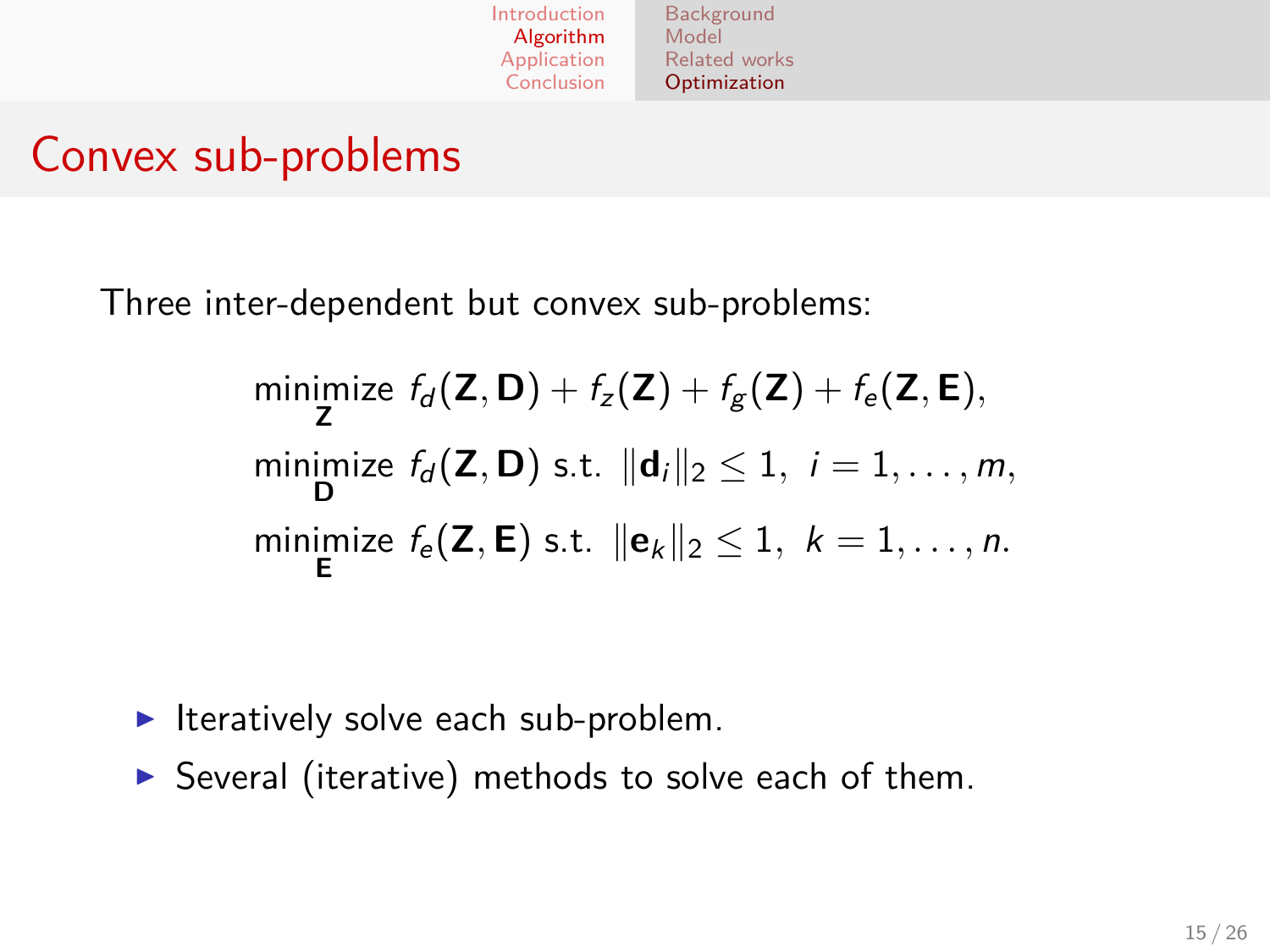

## Proximal splitting

Solve minimize  $\,f_1({\mathbf{x}}) + f_2({\mathbf{x}})$  where  $f_1$  is non-smooth and  $f_2$  is differentiable with a *β*-Lipschitz continuous gradient  $\nabla f_2$ .

Proximity operator:  $\text{prox}_f \mathbf{x} = \min_{\mathbf{y}} \text{imize } f(\mathbf{y}) + \frac{1}{2} \|\mathbf{x} - \mathbf{y}\|_2^2.$ 

$$
\text{Forward-backward: } \mathbf{x}^{t+1} = \underbrace{\text{prox}_{\gamma^t f_1}}_{\text{backward step}} (\underbrace{\mathbf{x}^t - \gamma^t \nabla f_2(\mathbf{x}^t))}_{\text{forward step}}.
$$

FISTA is an efficient scheme which exploits variable time steps and multiple points to achieve an optimal  $O(1/t^2)$  rate of convergence.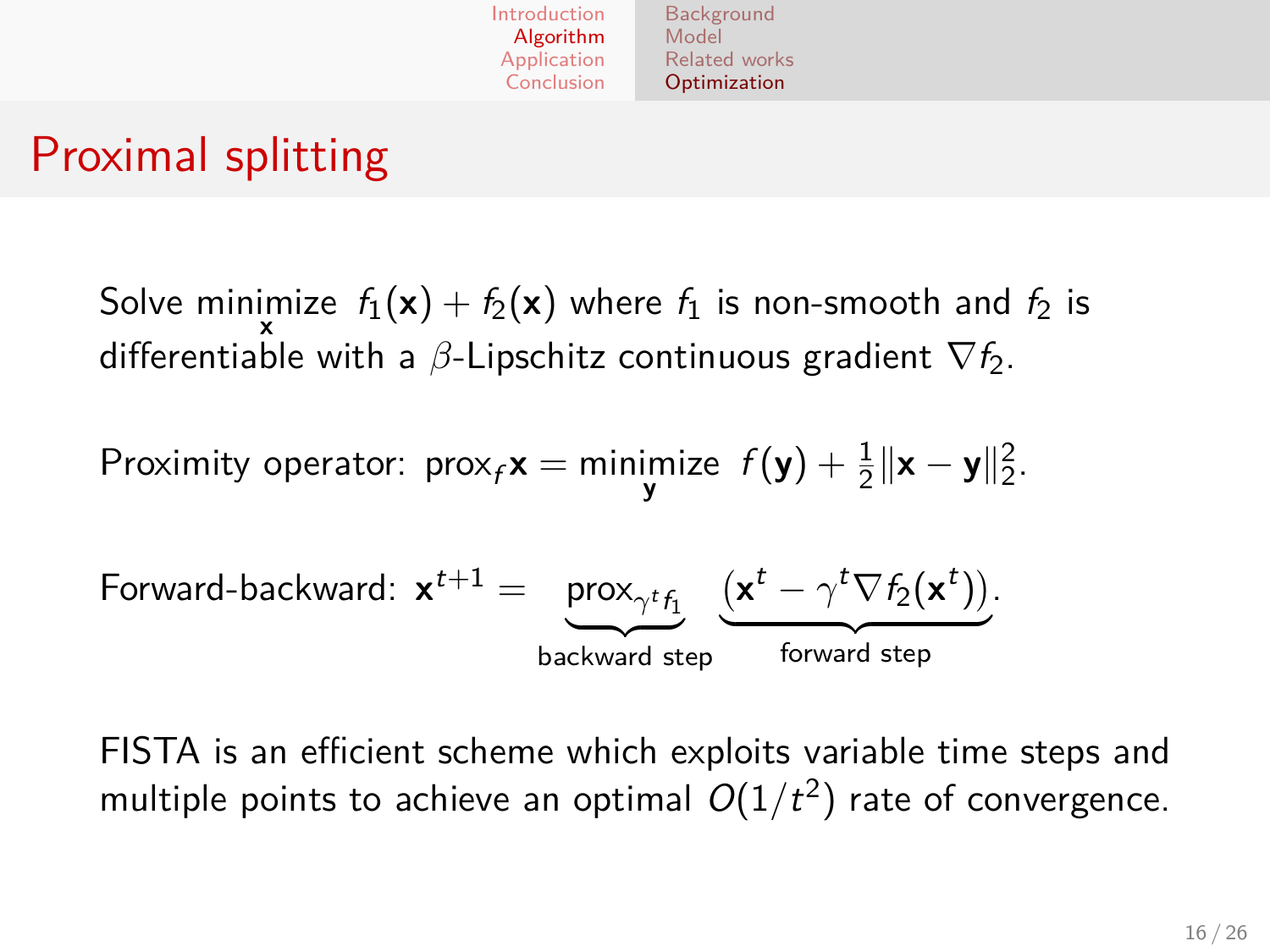| Introduction | Background<br>Model  |  |  |
|--------------|----------------------|--|--|
| Algorithm    |                      |  |  |
| Application  | <b>Related works</b> |  |  |
| Conclusion   | Optimization         |  |  |

 $\sim$   $\sim$ 

## Sub-problems casting

For Z: minimize 
$$
f_d(Z, D) + f_g(Z) + f_e(Z, E) + f_z(Z)
$$
  
\n
$$
\triangleright \nabla f_2(Z) = \lambda_d D^T(X - DZ) + \lambda_e(Z - EX) + \lambda_g LZ
$$
\n
$$
\triangleright \beta \ge \lambda_e + \lambda_d ||D^T D||_2 + \lambda_g ||L||_2
$$
\n
$$
\triangleright \text{prox}_{\beta^{-1} f_1}(Z) = h_{\lambda_z/\beta}(Z)
$$
\nFor D (and similarly E): minimize  $\frac{\lambda_d}{2} ||X^T - Z^T D^T||_F^2 + \iota_C(D)$   
\n
$$
\triangleright \nabla f_2(D) = \lambda_d Z(X^T - Z^T D^T)
$$
\n
$$
\triangleright \beta \ge \lambda_d ||ZZ^T||_2
$$
\n
$$
\triangleright \text{prox}_{\beta^{-1} f_1}(D) = \left\{ \frac{d_i}{\max(1, ||d_i||_2)} \right\}_{i=1}^m
$$

**Contract Contract Contract**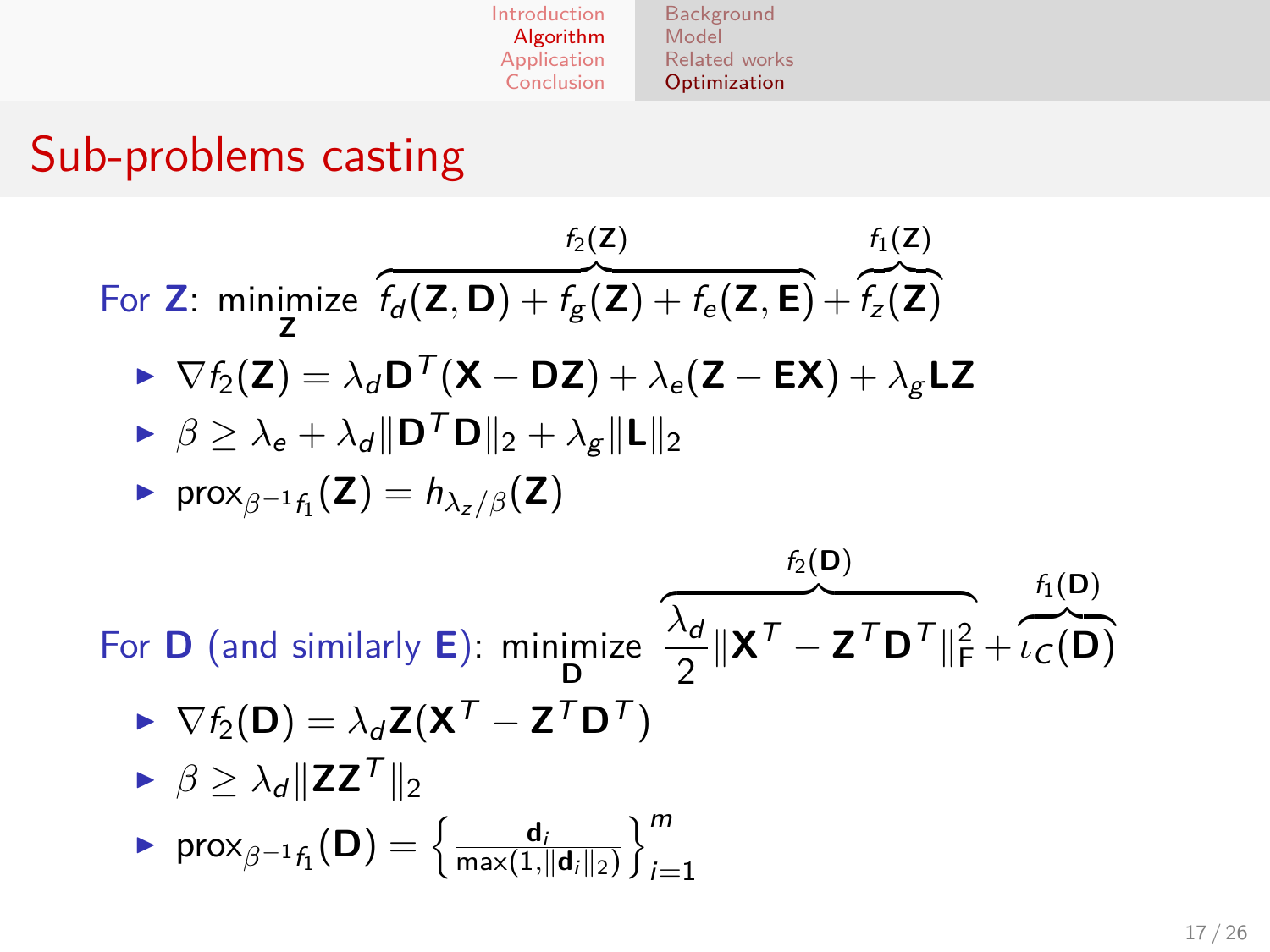[Music genre recognition](#page-17-0) [System](#page-18-0) [Implementation](#page-19-0) [Results](#page-20-0)

## Music genre recognition

- $\triangleright$  Problem: automatically recognize the musical genre of an unknown clip without access to any meta-data.
- $\blacktriangleright$  Training data: a set of labeled clips.
- $\triangleright$  Classification accuracy used as a proxy to assess the discriminative power of the learned representations.
- <span id="page-17-0"></span> $\triangleright$  GTZAN dataset: 1000 30-second audio clips with 100 examples in each of 10 different categories: blues, classical, country, disco, hiphop, jazz, metal, pop, reggae and rock.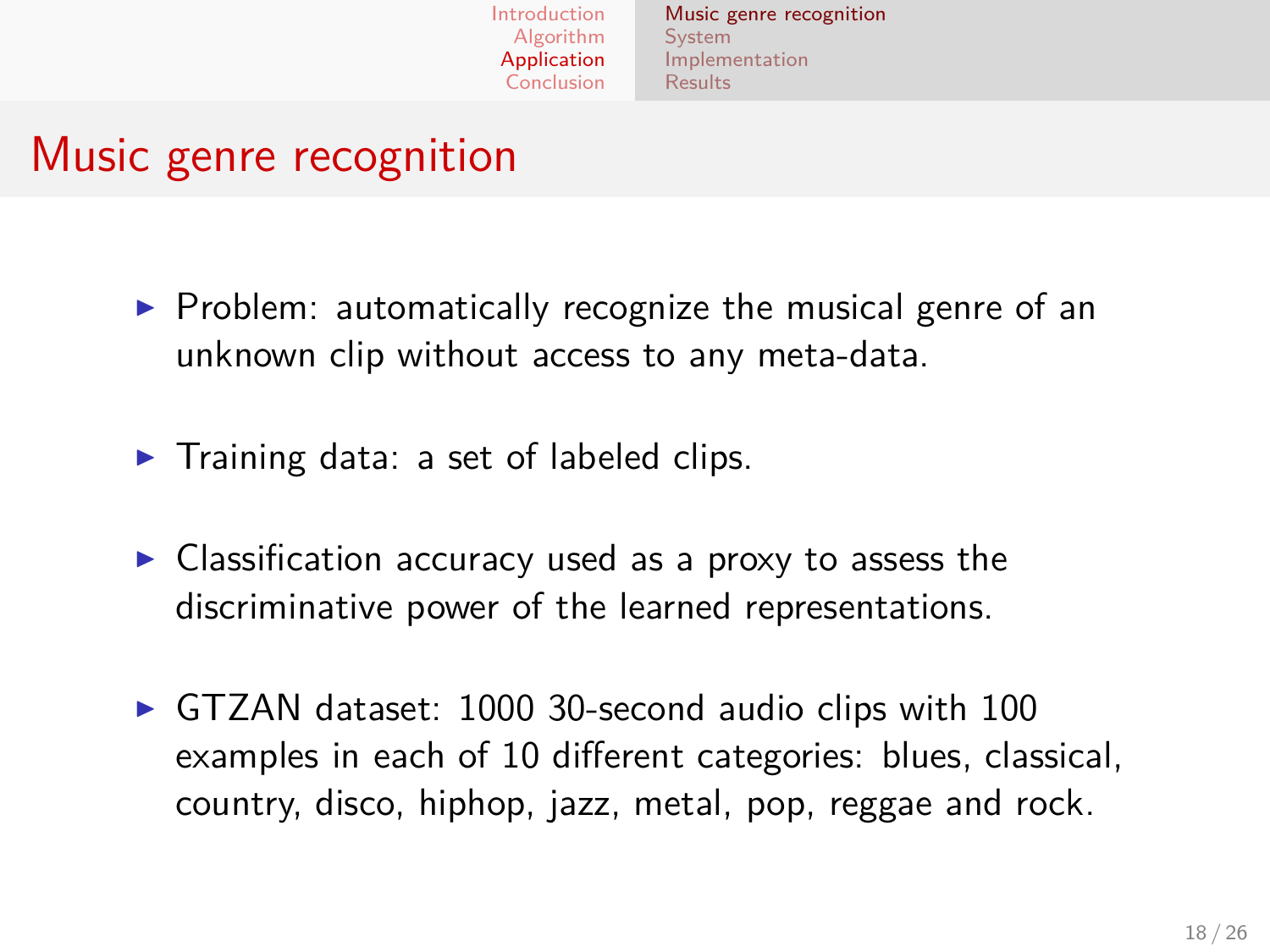<span id="page-18-0"></span>[Music genre recognition](#page-17-0) [System](#page-18-0) [Implementation](#page-19-0) [Results](#page-20-0)

## System

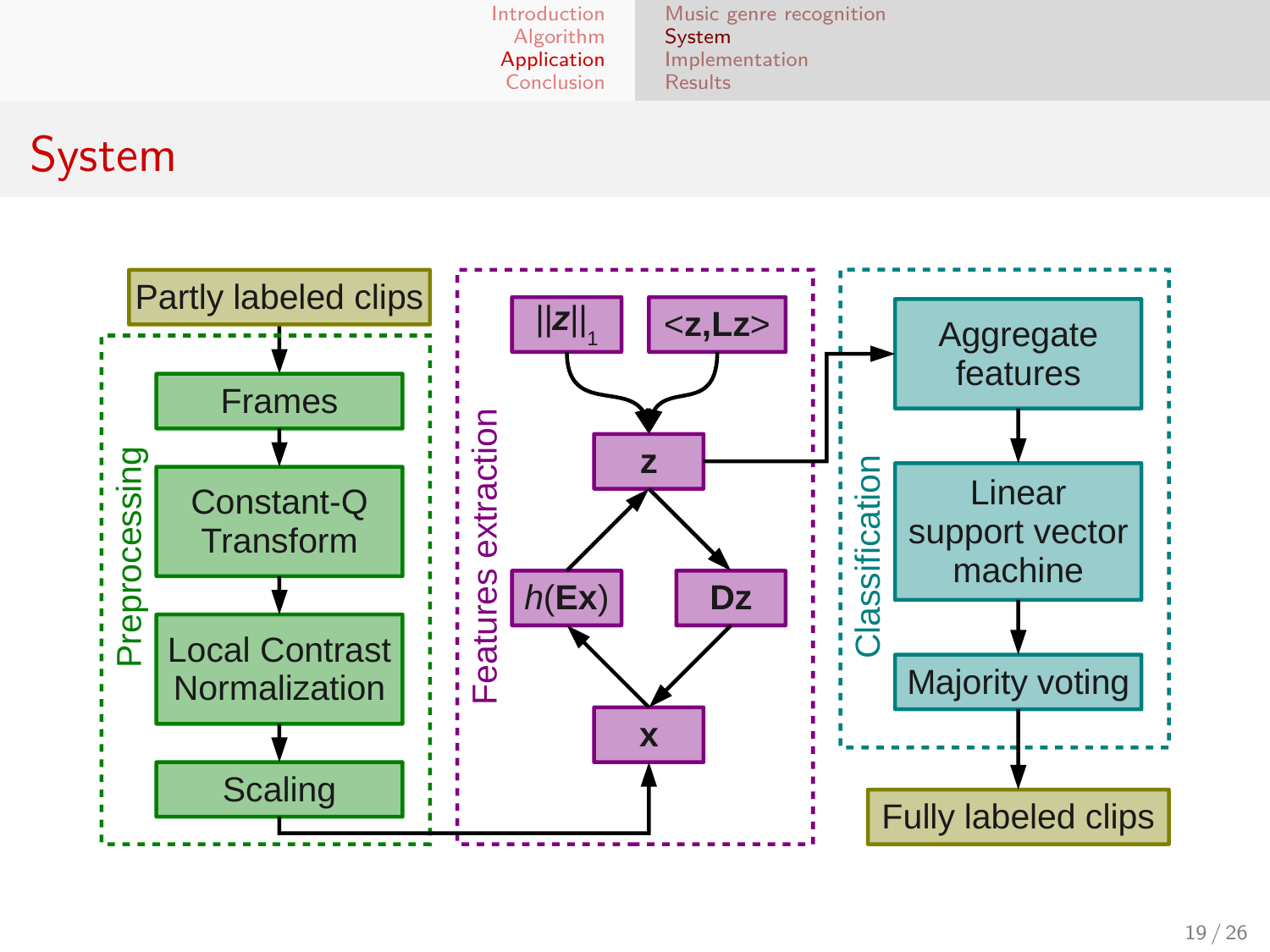[Introduction](#page-1-0) [Algorithm](#page-3-0) [Application](#page-17-0) [Conclusion](#page-24-0) [System](#page-18-0) [Results](#page-20-0)

#### [Music genre recognition](#page-17-0) [Implementation](#page-19-0)

## Implementation<sup>2</sup>

- 1. Tools: numpy, scipy, matplotlib, scikit-learn, h5py, librosa, PyUNLocBoX<sup>1</sup>, IPython notebook, OpenStack lab cluster.
- 2. Notebooks: model construction, test on images, dataset conversion to HDF5, pre-processing, graph construction, auto-encoder model, features extraction, classification and test, experiments.
- 3. Performance:
	- $\triangleright$  Optimization for space: avoid copies, modify in place, float 32, store **Z** as a scipy sparse matrix.
	- ▶ Optimization for speed: ATLAS/OpenBLAS, float32 (memory bandwidth), efficient trace, projection in the ball (not on the sphere), approximate KNN search with FLANN.

<span id="page-19-0"></span> $^{\rm 1}$ <https://github.com/epfl-lts2/pyunlocbox>  $^{2}$ <https://github.com/mdeff/dlaudio>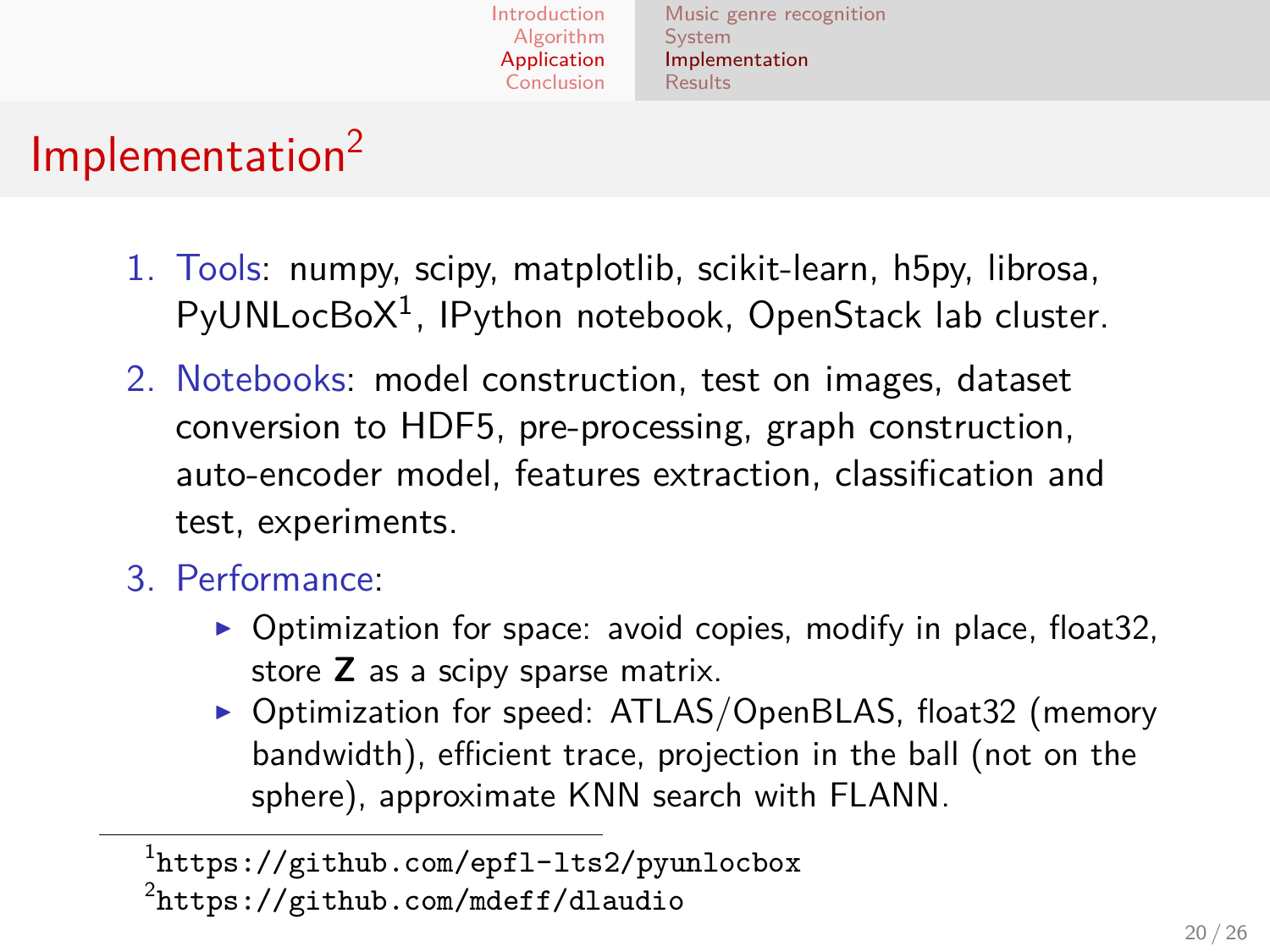[Music genre recognition](#page-17-0) [System](#page-18-0) [Implementation](#page-19-0) [Results](#page-20-0)

## Typical learning



<span id="page-20-0"></span>Figure: Learned dictionary **D** and representation **Z** of spectrograms.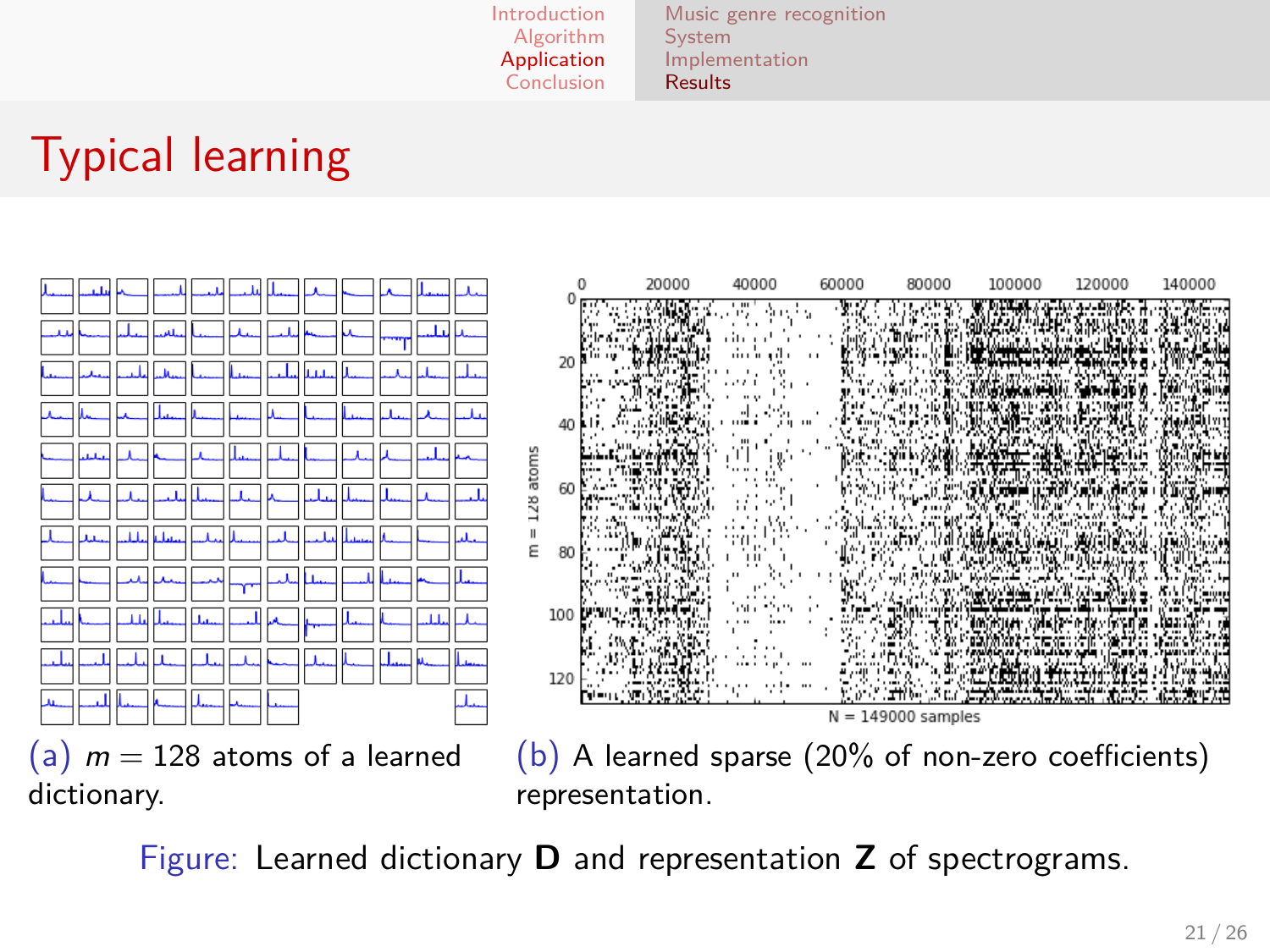[Music genre recognition](#page-17-0) [System](#page-18-0) [Implementation](#page-19-0) [Results](#page-20-0)

#### Typical convergence





- $\triangleright$  Sub-problem objectives:  $f_2(\mathbf{Z})$ ,  $f_1(Z)$ ,  $f_2(D)$  and  $f_2(E)$ .
- $\triangleright$  Sub-objectives:  $f_d(\mathbf{Z}, \mathbf{D})$ ,  $f_e(\mathbf{Z}, \mathbf{E})$ ,  $f_z(\mathbf{Z})$  and  $f_g(\mathbf{Z})$ .
- $\blacktriangleright$  Global objective  $f_d(\mathbf{Z}, \mathbf{D}) +$  $f_e(Z, E) + f_z(Z) + f_g(Z)$ .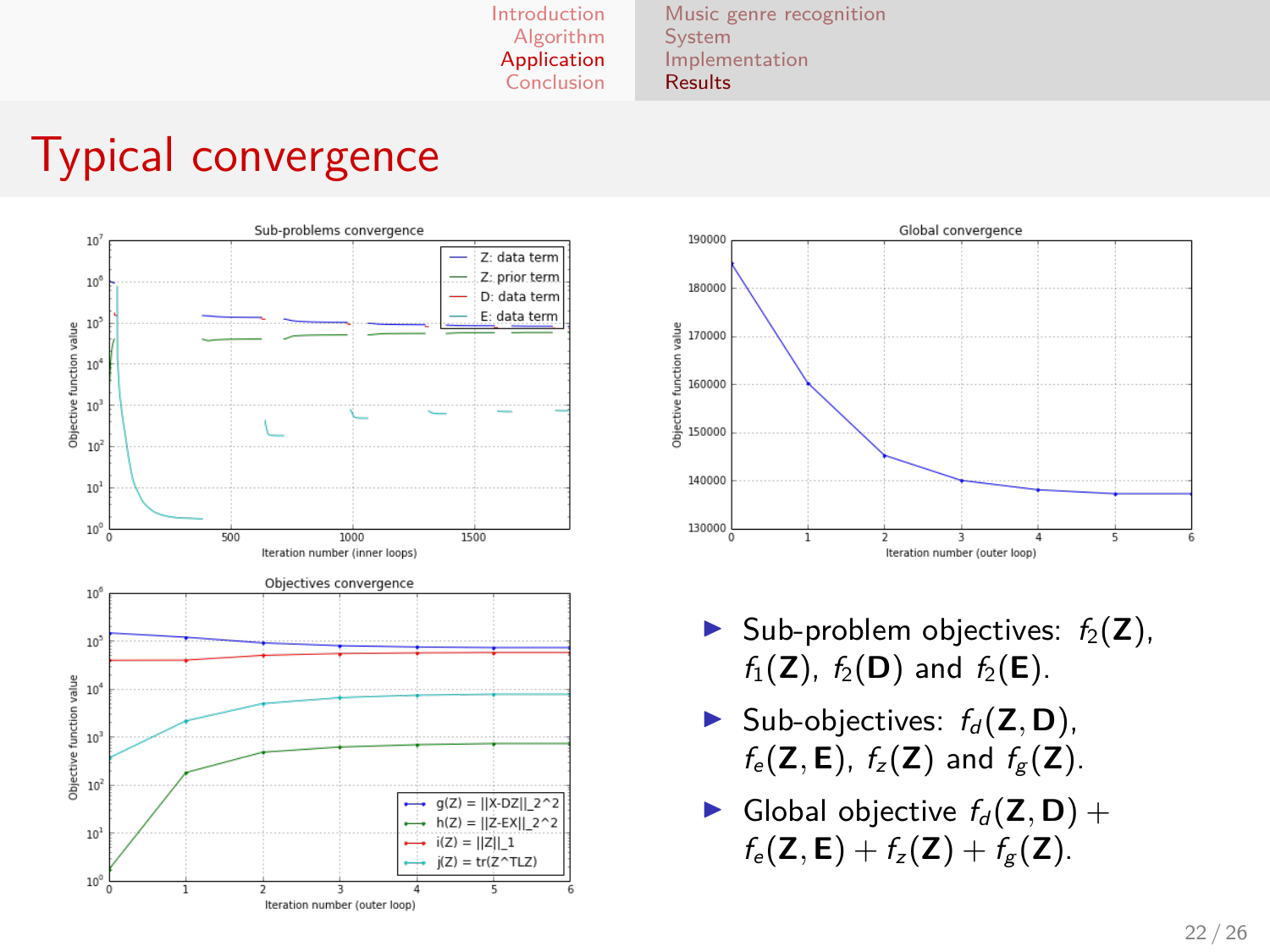[Music genre recognition](#page-17-0) [System](#page-18-0) [Implementation](#page-19-0) [Results](#page-20-0)

## **Experiments**

Backed up by simulation reports

- 1. Better convergence correlates with higher performance [\[12i\]](http://nbviewer.ipython.org/github/mdeff/dlaudio_results/blob/master/12i_convergence.ipynb).
- 2. Hyper-parameters do not have a huge influence. Only the order of magnitude is important [\[12j,](http://nbviewer.ipython.org/github/mdeff/dlaudio_results/blob/master/12j_lg.ipynb) [12k,](http://nbviewer.ipython.org/github/mdeff/dlaudio_results/blob/master/12k_ls.ipynb) [12l,](http://nbviewer.ipython.org/github/mdeff/dlaudio_results/blob/master/12l_ld.ipynb) [13h,](http://nbviewer.ipython.org/github/mdeff/dlaudio_results/blob/master/13h_lg.ipynb) [13j\]](http://nbviewer.ipython.org/github/mdeff/dlaudio_results/blob/master/13j_le.ipynb).
- 3. Distance metric (Euclidean or cosine) is not significant [\[13i\]](http://nbviewer.ipython.org/github/mdeff/dlaudio_results/blob/master/13i_dm.ipynb).
- 4. Decreasing accuracy with increasing noise [\[13d\]](http://nbviewer.ipython.org/github/mdeff/dlaudio_results/blob/master/13d_noise_level.ipynb).
- 5. Same optimal  $\lambda_g$  in the presence of 10% noise [\[13b\]](http://nbviewer.ipython.org/github/mdeff/dlaudio_results/blob/master/13b_noise_lg.ipynb).
- 6. Training over testing ratio: no edge [\[13g,](http://nbviewer.ipython.org/github/mdeff/dlaudio_results/blob/master/13g_ratio.ipynb) ...].
- 7. Self-connections make no difference [\[14a\]](http://nbviewer.ipython.org/github/mdeff/dlaudio_results/blob/master/14a_diag.ipynb).
- 8. Higher performance with a normalized graph Laplacian [\[14b\]](http://nbviewer.ipython.org/github/mdeff/dlaudio_results/blob/master/14b_laplacian.ipynb).
- 9. *K* ∈ [10, 20] neighbors is good [\[14c\]](http://nbviewer.ipython.org/github/mdeff/dlaudio_results/blob/master/14c_K.ipynb).
- 10. And many others<sup>34</sup>.

 $^3$ [http://nbviewer.ipython.org/github/mdeff/dlaudio\\_results](http://nbviewer.ipython.org/github/mdeff/dlaudio_results) 4 <https://lts2.epfl.ch/blog/mdeff>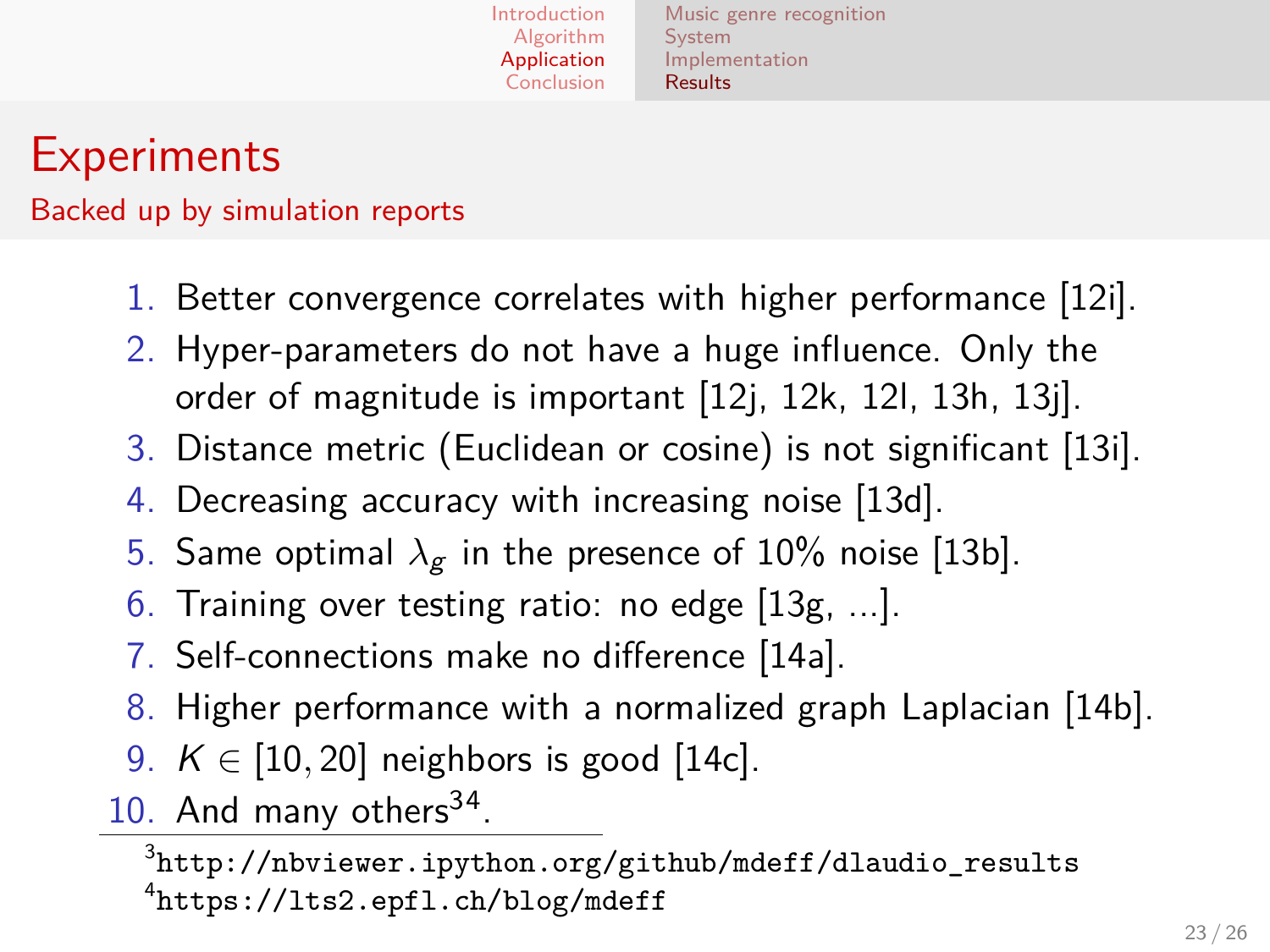[Music genre recognition](#page-17-0) [System](#page-18-0) [Implementation](#page-19-0) [Results](#page-20-0)

#### Classification accuracy

| Noise level (standard deviation)                                    |                | 0.1            | $\binom{0.2}{0.2}$ |
|---------------------------------------------------------------------|----------------|----------------|--------------------|
| Accuracy using CQT spectrograms $\binom{9}{6}$   69.7   58.7   46.9 |                |                |                    |
| Accuracy with $\lambda_g = 0$ [%]                                   | 75.9 57.1 42.6 |                |                    |
| Accuracy with $\lambda_g = 100$ [%]                                 |                | 78.0 65.9 51.6 |                    |

Table: Classification accuracies (mean of 20 10-fold cross-validation) on a subset of GTZAN:  $N_{gences} = 5$  genres,  $N_{clips} = 100$  clips per genre and  $N_{frames} = 149$  frames per clip.

- ► Extracted features increase accuracy by  $\sim$  7% over baseline for all scenarios.
- Structure increases accuracy by  $2\%$  in the absence of noise.
- $\triangleright$  Structure provides robustness to noise.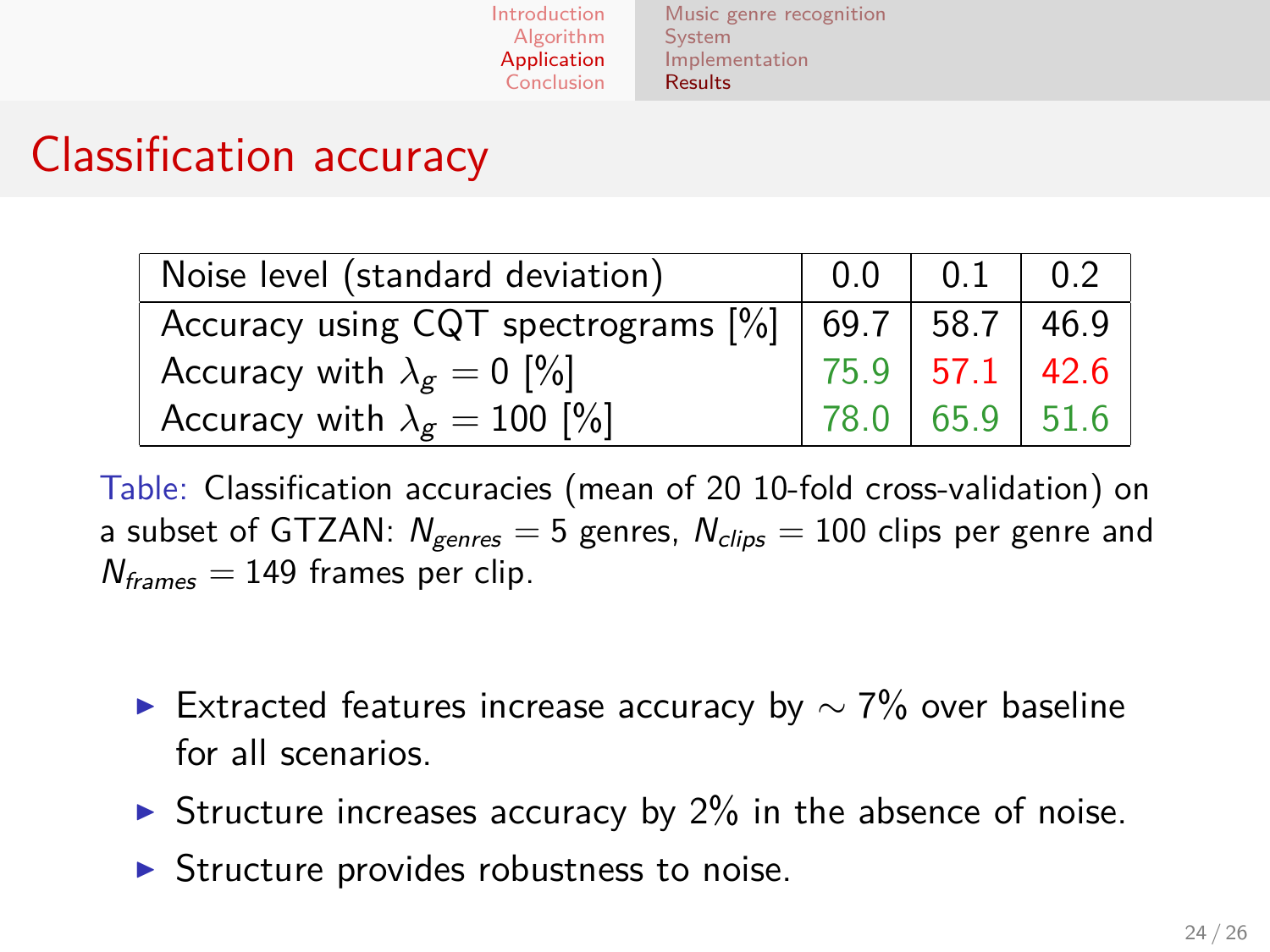## Conclusion

- $\triangleright$  Conservation of the structure in the data via graph regularization (the manifold assumption) is able to denoise the data.
- $\blacktriangleright$  Reasonable assumptions:
	- 1. The representation is sparse.
	- 2. The representation preserves the structure.
	- 3. The existence of an encoder was not tested by lack of time.
- <span id="page-24-0"></span> $\triangleright$  Ways to improve accuracy:
	- $\blacktriangleright$  Fine-tune the hyper-parameters.
	- $\triangleright$  Add complexity to the system, e.g. LCN or individual octaves.
	- $\triangleright$  Construct better graphs, e.g. no KNN approximation.
	- $\triangleright$  Work on a bigger dataset.
	- $\triangleright$  Multiple layers to extract hierarchical features.